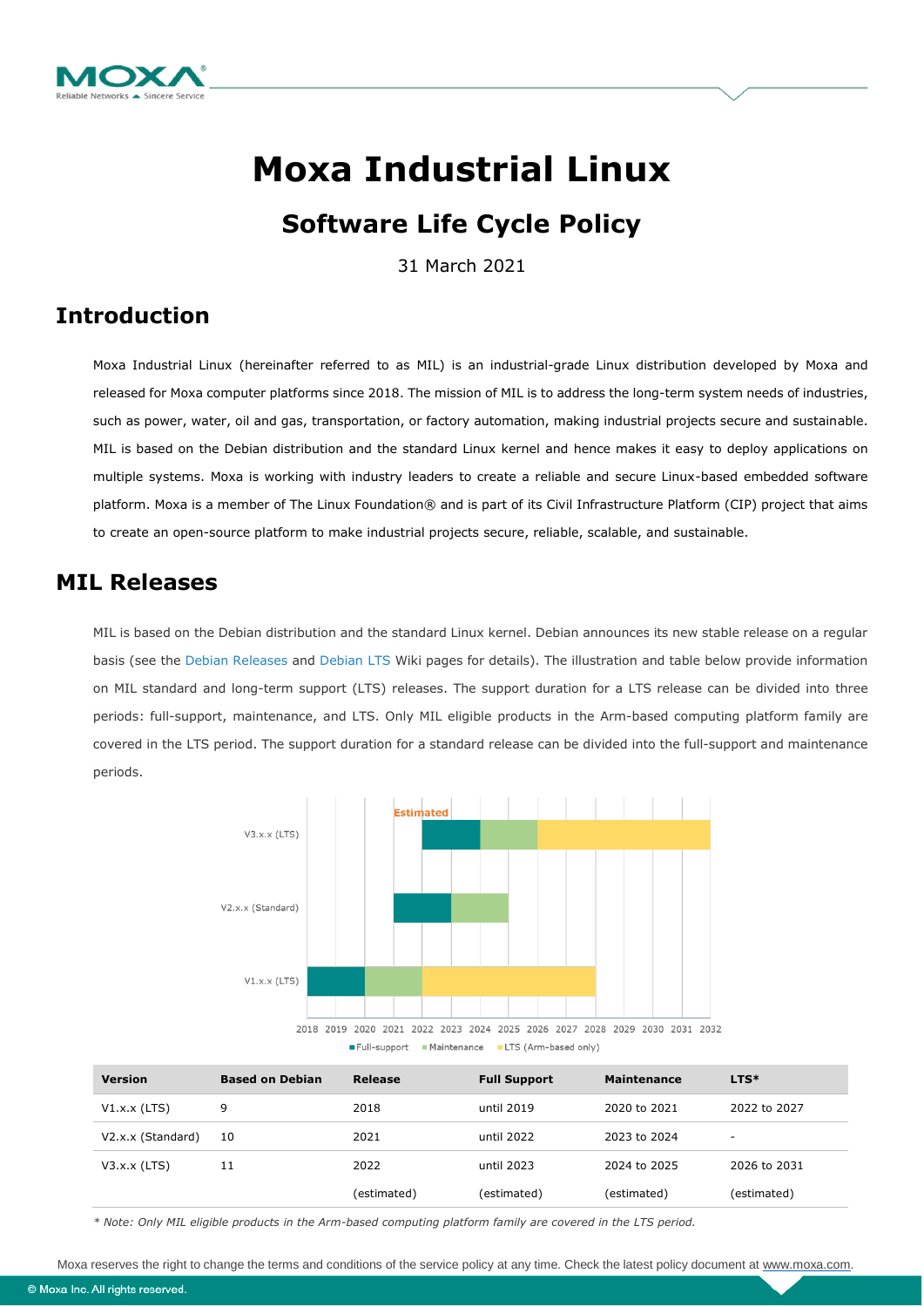#### **Revisions**

MIL releases use versions in the X.Y.Z format where X represents the MIL generation release, Y represents the major release, and Z represents the minor release. Software changes can be released individually on an as-needed basis or aggregated into a minor release, which may contain security and bug fixes. Between major releases, all software changes (including new feature enhancements, updates/fixes released as part of a minor release, and any patch sets) will be cumulatively applied to the latest MIL release.

Security fixes and bug fixes\* could be released for:



- **The Linux Kernel**
- Linux device driver (used in Moxa computing platforms)
- Selected Debian packages in the user space (refer to the supplement *Debian LTS Package List*)
- Moxa system library

*\*Note: Unless the bootloader has a critical bug or security vulnerability, no patch will include a bootloader upgrade.*

Release cadence of each MIL generation is once or twice per year. All released software changes will be available in the Moxa Debian repository throughout the MIL lifecycle.

#### **Full Support Period**

The full support period starts when a MIL generation version is released, and ends two years thereafter. Moxa provides the following services during the full support period.

- Qualified, critical, and important security fixes and selected high-priority bug fixes will be released as they become available.
- Moxa may provide new or improved hardware-enablement functionality and selected software functionality enhancements as major or minor releases at its sole discretion.
	- The releases are cumulative and include the contents of previously released updates. The focus for the releases during this phase will be on resolving defects that are of high and medium priority.
- Hardware-enablement functionalities that do not require substantial software changes may be provided independent of minor releases at Moxa's sole discretion.

#### **Maintenance Period**

The maintenance period starts when the full support period ends, and ends two years thereafter. Moxa provides the following services during the maintenance period.

- Additional software changes may be delivered as minor releases as needed.
	- The minor releases will also include available and qualified software changes for security vulnerabilities.
	- Minor releases are cumulative and include the contents of previously released updates. The focus of the minor releases during this phase will be on resolving defects that are of high or medium priority.
- New software functionalities will not be available during this phase.

Moxa reserves the right to change the terms and conditions of the service policy at any time. Check the latest policy document at [www.moxa.com.](http://www.moxa.com/)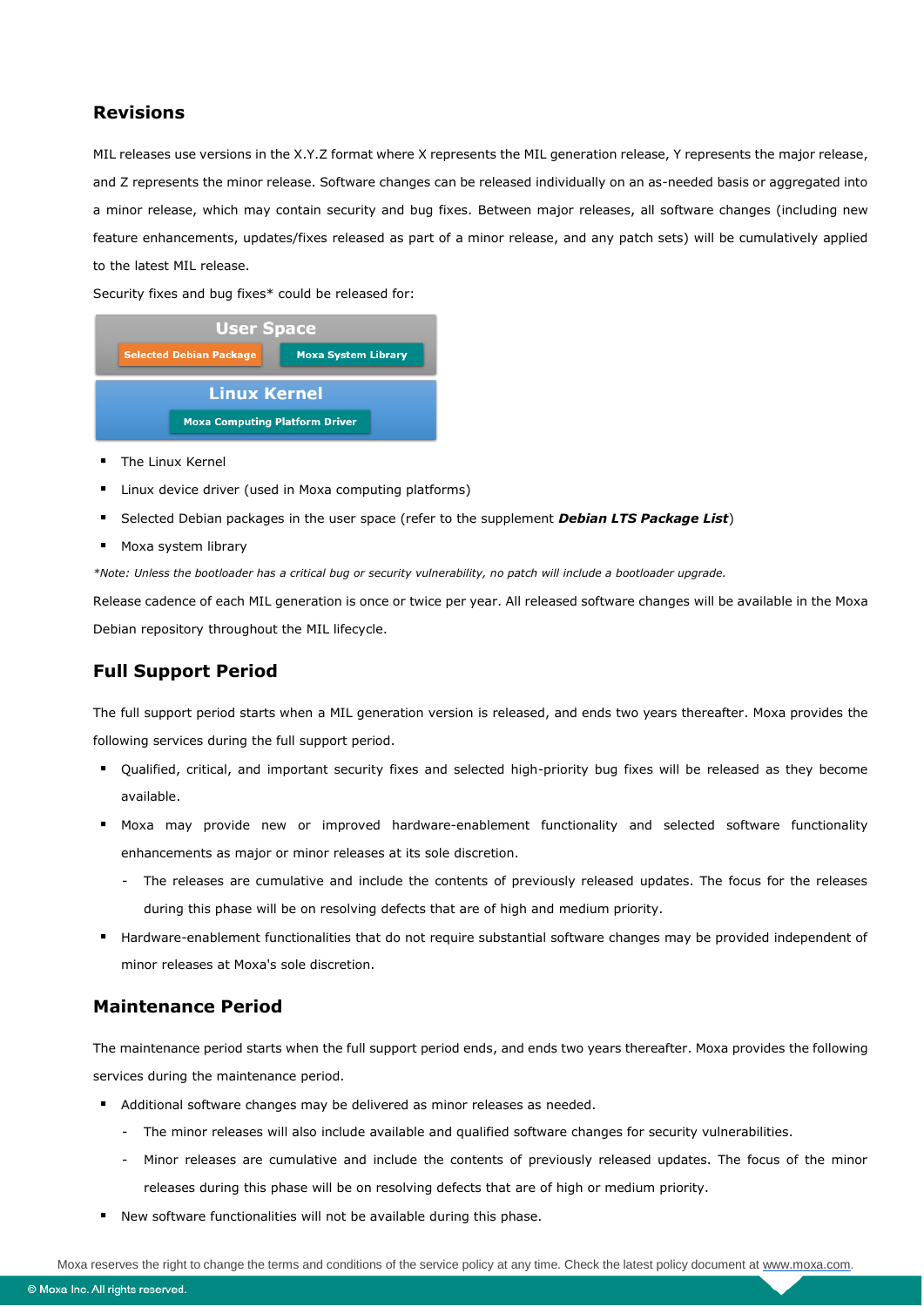#### **LTS Period**

The LTS period starts when the maintenance period ends, and ends six years thereafter. Moxa may at its sole discretion provide the following services only for MIL eligible products of the Arm-based computing platform family during the LTS period.

- **The same services provided during the maintenance period.**
- New software functionalities will not be available during this phase.

#### **After the Support Period Ends**

The support period ends when the maintenance period of Standard Releases ends or the LTS period of LTS Releases ends. No technical support will be provided. In no event will bug fixes, security fixes, hardware enablement, or root-cause analysis be available during this phase. Please contact your local sales representative if you would like to avail services beyond the support scope defined herein. A support fee may apply based on the support scope to be defined in a service contract with Moxa.

## **Support Policy**

#### **Standard Releases**

Moxa provides 4-year support for MIL standard releases, including a 2-year full support period and a 2-year maintenance period.

#### **LTS Releases**

Moxa provides 10-year support for MIL LTS releases, including a 2-year full support period, a 2-year maintenance period, and a 6-year LTS period.

#### **Fixes to Vulnerabilities**

If the CVSS (Common Vulnerability Scoring System) score of a vulnerability is equal or higher than 9.0, or a vulnerability is reported by a customer, Moxa will respond to the vulnerability within 45 days. The response may be via one of the following methods but not limited to these.

- Information that describes the vulnerability, workaround, solutions, and/or installation instructions disclosed in [Security](https://www.moxa.com/en/support/product-support/security-advisory)  [Advisories](https://www.moxa.com/en/support/product-support/security-advisory) available on the Moxa official website.
- **Patches available in Moxa Debian repository for all affected products.**
- In some exceptional and unexpected circumstances, Moxa may not be able to release patches for vulnerabilities within 45 days. Moxa reserves the right to extend the response time.

If the CVSS score of a vulnerability is equal or higher than 7.0, Moxa will provide patches in the next major or minor release. Moxa provides [RSS feed](https://www.moxa.com/en/rss) of Security Advisories for all Moxa products. Please subscribe to these feeds and receive new patch notification via your RSS reader. Moxa also provides a process for customers to report security vulnerabilities. If you are concerned about a potential security vulnerability in a MIL release, please report it via this [website.](https://www.moxa.com/en/support/product-support/security-advisory/report-a-vulnerability)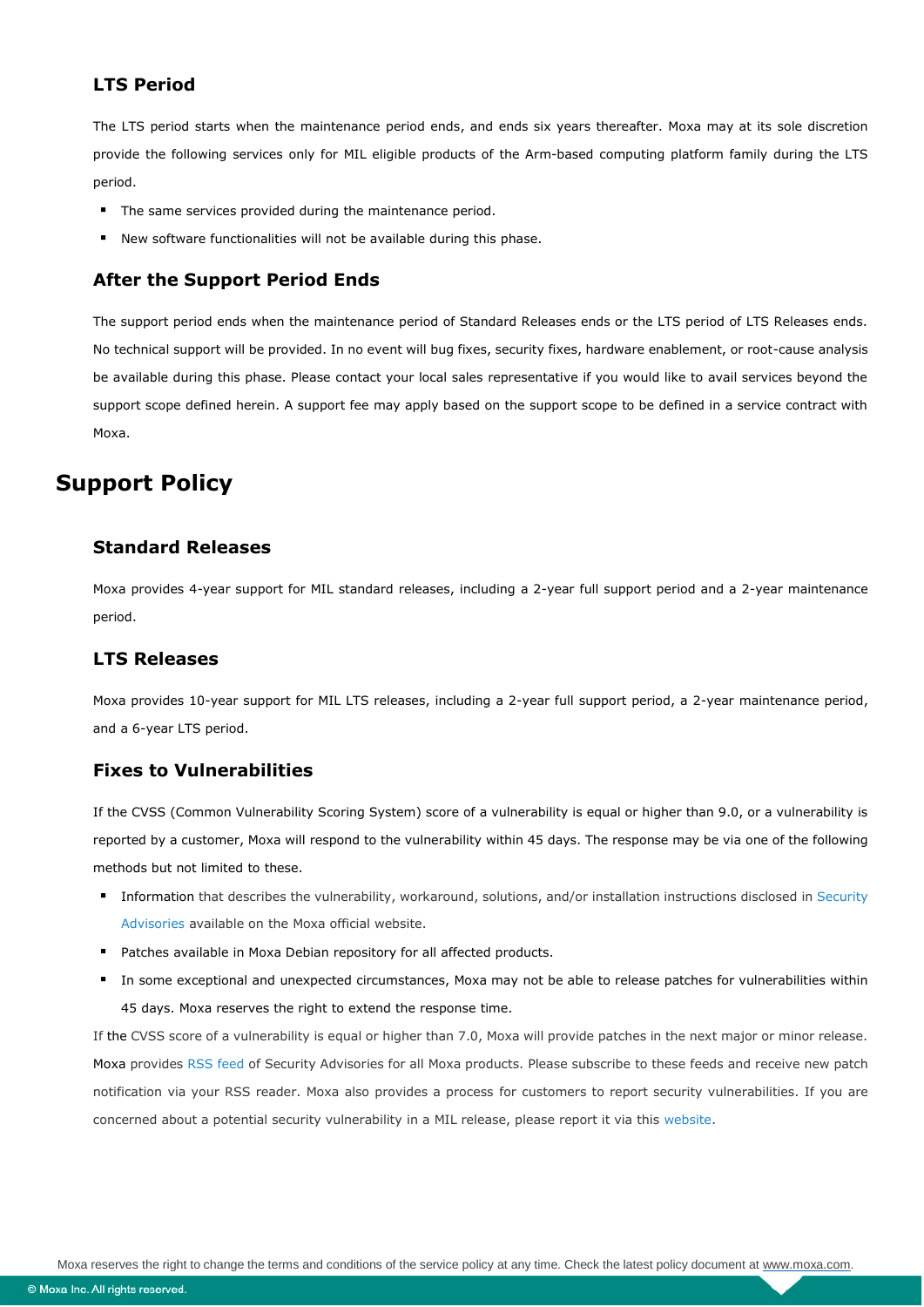# **Reference**

- 1. Debian website [\(Link\)](https://www.debian.org/)
- 2. Debian Package Management [\(Link\)](https://www.debian.org/doc/manuals/debian-reference/ch02.en.html)
- 3. Debian Security Bug Tracker [\(Link\)](https://security-tracker.debian.org/tracker/)
- 4. The Linux Foundation [\(Link\)](https://www.linuxfoundation.org/#linux-kernel)
- 5. Common Vulnerability Scoring System ([Link](https://www.first.org/cvss/))

# **Supplement—Debian LTS Package List**

#### **MIL v1.0 Selected Debian Packages**

| <b>Source Package</b> | <b>Binary Package</b> |                           |                              |
|-----------------------|-----------------------|---------------------------|------------------------------|
| acl                   | acl                   | libacl1-dev               | libacl1                      |
| adduser               | adduser               |                           |                              |
| apt                   | apt                   | libapt-pkg5.0             | libapt-inst2.0               |
|                       | apt-doc               | libapt-pkg-dev            | libapt-pkg-doc               |
|                       | apt-utils             | apt-transport-https       |                              |
| audit                 | auditd                | libauparse0               | libauparse-dev               |
|                       | libaudit1             | libaudit-common           | libaudit-dev                 |
|                       | python-audit          | python3-audit             | golang-redhat-audit-dev      |
|                       | audispd-plugins       |                           |                              |
| avahi                 | avahi-daemon          | avahi-dnsconfd            | avahi-autoipd                |
|                       | python-avahi          | avahi-utils               | avahi-discover               |
|                       | libavahi-common3      | libavahi-common-data      | libavahi-common-dev          |
|                       | libavahi-core7        | libavahi-core-dev         | libavahi-client3             |
|                       | libavahi-client-dev   | libavahi-glib1            | libavahi-glib-dev            |
|                       | libavahi-gobject0     | libavahi-gobject-dev      | libavahi-qt4-1               |
|                       | libavahi-qt4-dev      | libavahi-compat-libdnssd1 | libavahi-compat-libdnssd-dev |
|                       | libavahi-ui0          | libavahi-ui-dev           | libavahi-ui-gtk3-0           |
|                       | libavahi-ui-gtk3-dev  | avahi-ui-utils            |                              |
| base-files            | base-files            |                           |                              |
| base-passwd           | base-passwd           |                           |                              |
| bash                  | bash                  | bash-static               | bash-builtins                |
|                       | bash-doc              |                           |                              |
| bind9                 | bind9                 | bind9utils                | bind9-doc                    |
|                       | host                  | bind9-host                | libbind-dev                  |
|                       | libbind9-140          | libdns162                 | libirs141                    |
|                       | libisc160             | liblwres141               | libisccc140                  |
|                       | libisccfg140          | dnsutils                  | Iwresd                       |
|                       | libbind-export-dev    | libdns-export162          | libisc-export160             |
|                       | libisccfq-export140   | libisccc-export140        | libirs-export141             |
| binutils              | binutils              | binutils-dev              | binutils-multiarch           |

Moxa reserves the right to change the terms and conditions of the service policy at any time. Check the latest policy document at [www.moxa.com.](http://www.moxa.com/)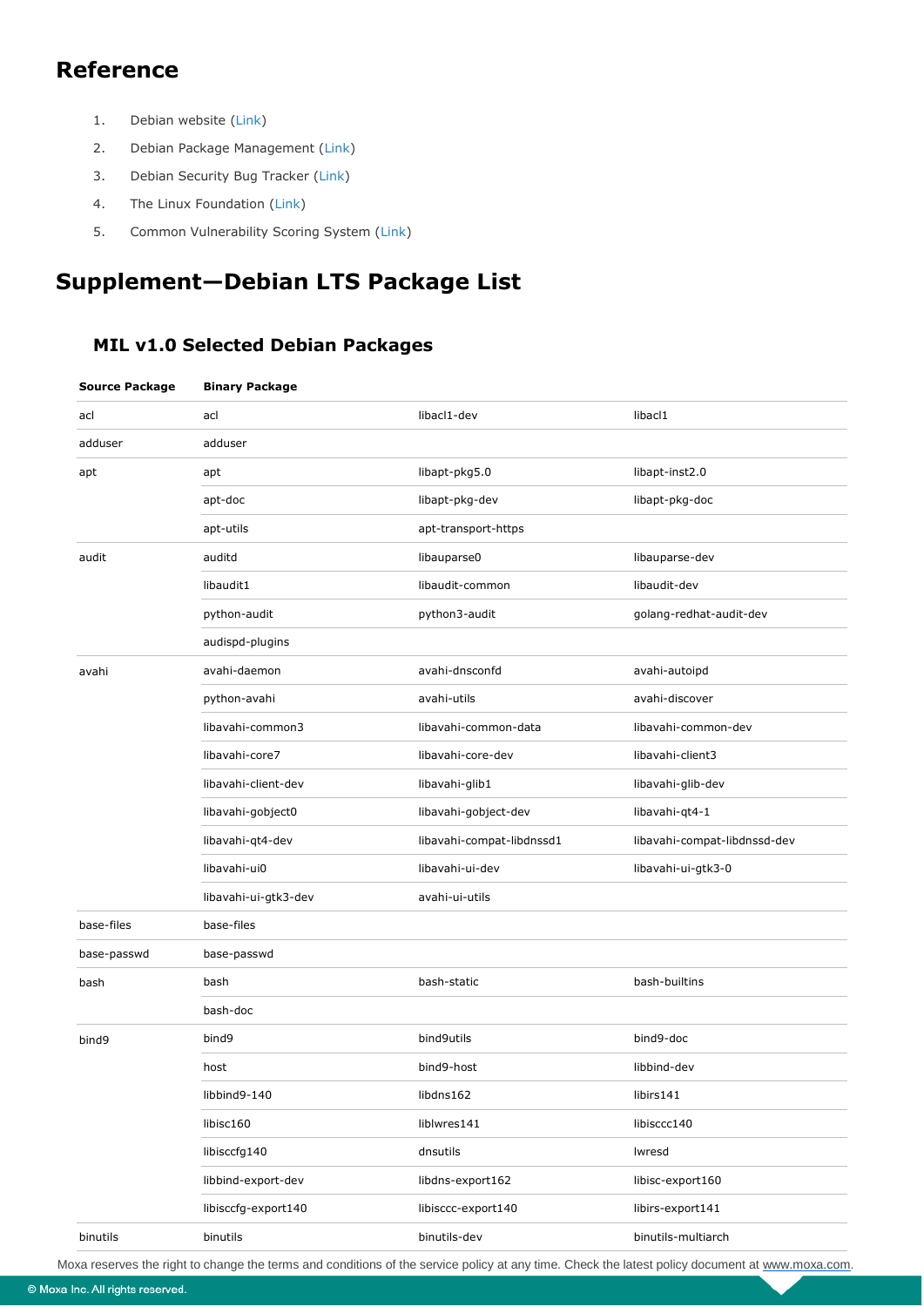| <b>Source Package</b> | <b>Binary Package</b>  |                                 |                             |
|-----------------------|------------------------|---------------------------------|-----------------------------|
|                       | binutils-multiarch-dev | binutils-doc                    | binutils-source             |
| bsdmainutils          | bsdmainutils           |                                 |                             |
| busybox               | busybox                | busybox-static                  | busybox-syslogd             |
|                       | udhcpc                 | udhcpd                          |                             |
| bzip2                 | $libbz2-1.0$           | libbz2-dev                      | bzip2                       |
|                       | bzip2-doc              |                                 |                             |
| ca-certificates       | ca-certificates        |                                 |                             |
| cgmanager             | cgmanager              | cgmanager-tests                 | libcgmanager0               |
|                       | libcgmanager-dev       | libpam-cgm                      |                             |
| coreutils             | coreutils              | mktemp                          | realpath                    |
| cpio                  | cpio                   | cpio-win32                      |                             |
| cron                  | cron                   |                                 |                             |
| cryptsetup            | cryptsetup             | cryptsetup-bin                  | libcryptsetup4              |
|                       | libcryptsetup-dev      |                                 |                             |
| curl                  | curl                   | libcurl3                        | libcurl3-gnutls             |
|                       | libcurl3-nss           | libcurl4-openssl-dev            | libcurl4-gnutls-dev         |
|                       | libcurl4-nss-dev       | libcurl3-dbg                    | libcurl4-doc                |
| cyrus-sasl2           | sasl2-bin              | cyrus-sasl2-doc                 | libsasl2-2                  |
|                       | libsasl2-modules       | libsasl2-modules-db             | libsasl2-modules-Idap       |
|                       | libsasl2-modules-otp   | libsasl2-modules-sql            | libsasl2-modules-gssapi-mit |
|                       | libsasl2-dev           | libsasl2-modules-gssapi-heimdal |                             |
| dash                  | dash                   | ash                             |                             |
| db5.3                 | db5.3-doc              | libdb5.3-dev                    | libdb <sub>5.3</sub>        |
|                       | db5.3-util             | db5.3-sql-util                  | $libdb5.3++$                |
|                       | $libdb5.3++-dev$       | libdb5.3-tcl                    | libdb5.3-dbg                |
|                       | libdb5.3-java-jni      | libdb5.3-java                   | libdb5.3-java-gcj           |
|                       | libdb5.3-java-dev      | libdb5.3-sql-dev                | libdb5.3-sql                |
|                       | libdb5.3-stl-dev       | libdb5.3-stl                    |                             |
| dbus                  | dbus                   | dbus-1-dbg                      | dbus-1-doc                  |
|                       | dbus-tests             | dbus-user-session               | $d$ bus- $x11$              |
|                       | libdbus-1-3            | libdbus-1-dev                   |                             |
| dpkg                  | dpkg                   | libdpkg-dev                     | dpkg-dev                    |
|                       | libdpkg-perl           | dselect                         |                             |
| dropbear              | dropbear-bin           | dropbear-run                    | dropbear-initramfs          |
|                       | dropbear               |                                 |                             |
| e2fsprogs             | fuse2fs                | e2fsck-static                   | libcomerr2                  |
|                       | comerr-dev             | libss2                          | ss-dev                      |
|                       | e2fslibs               | e2fslibs-dev                    | e2fsprogs                   |
| elfutils              | elfutils               | libelf1                         | libelf-dev                  |
|                       | libdw-dev              | libdw1                          | libasm1                     |
|                       | libasm-dev             |                                 |                             |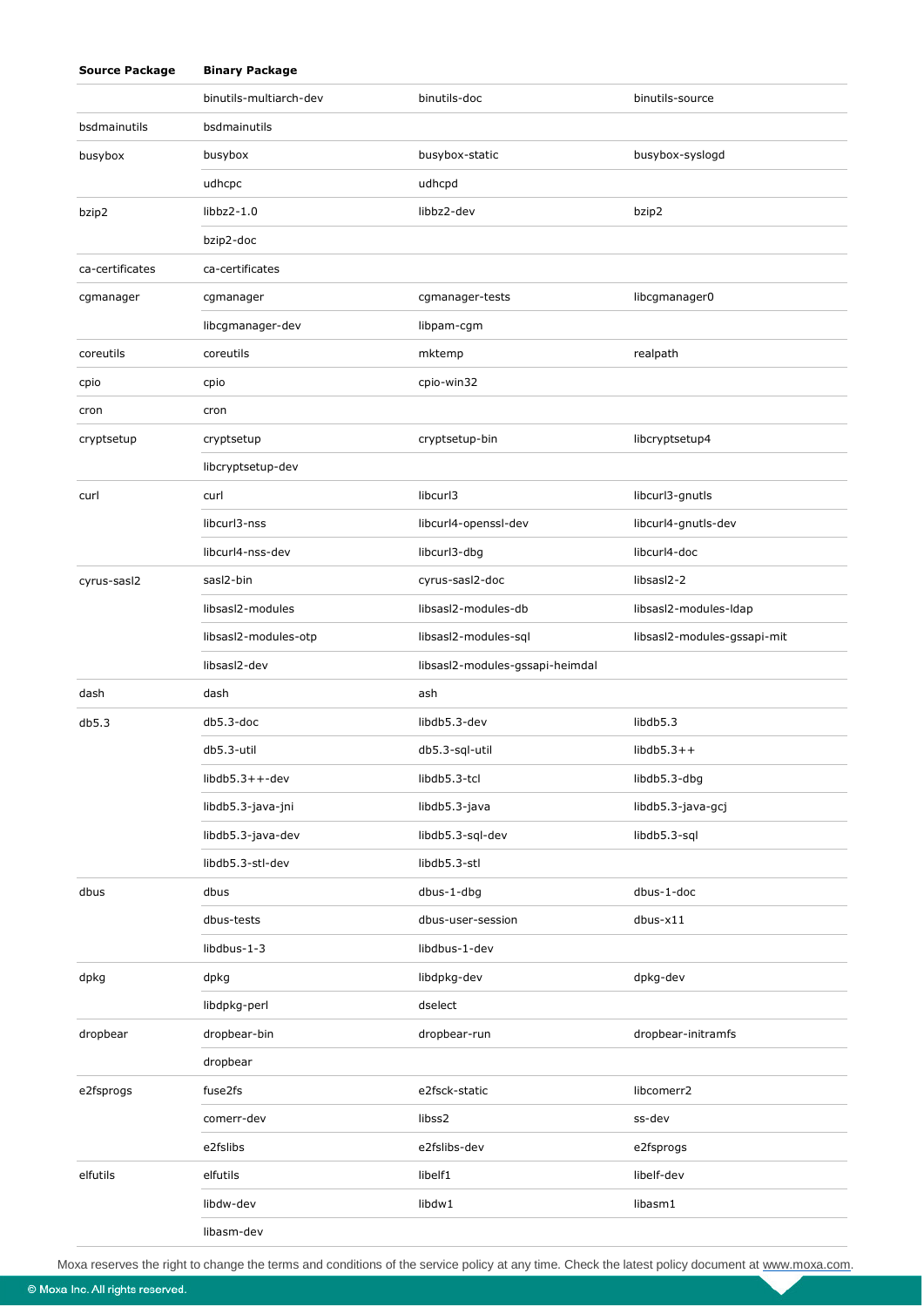| <b>Source Package</b> | <b>Binary Package</b> |                  |                     |
|-----------------------|-----------------------|------------------|---------------------|
| expat                 | libexpat1-dev         | libexpat1        | expat               |
| file                  | file                  | libmagic1        | libmagic-mgc        |
|                       | libmagic-dev          | python-magic     | python3-magic       |
| filter                | filter                |                  |                     |
| findutils             | findutils             | locate           |                     |
| fuse                  | fuse                  | fuse-dbg         | libfuse2            |
|                       | libfuse-dev           |                  |                     |
| $gcc-6$               | gcc-6-base            | libgcc1          | libgcc1-dbg         |
|                       | libgcc-6-dev          | $gcc-6$          | gcc-6-test-results  |
|                       | gcc-6-plugin-dev      | cpp-6            | gcc-6-locales       |
|                       | $g++-6$               | libgomp1         | libgomp1-dbg        |
|                       | libatomic1            | libatomic1-dbg   | libasan3            |
|                       | libasan3-dbg          |                  |                     |
| geoip                 | libgeoip1             | libgeoip-dev     | geoip-bin           |
|                       | geoip-dbg             |                  |                     |
| gettext               | gettext-base          | gettext          | gettext-el          |
|                       | gettext-doc           | autopoint        | libgettextpo0       |
|                       | libasprintf0v5        | libgettextpo-dev | libasprintf-dev     |
| glib2.0               | libglib2.0-0          | libglib2.0-tests | libglib2.0-bin      |
|                       | libglib2.0-dev        | libglib2.0-0-dbg | libglib2.0-data     |
|                       | libglib2.0-doc        |                  |                     |
| glibc                 | libc-bin              | libc-dev-bin     | libc-l10n           |
|                       | glibc-doc             | glibc-source     | locales             |
|                       | locales-all           | nscd             | multiarch-support   |
|                       | libc6                 | libc6-dev        | libc6-dbg           |
|                       | libc6-pic             | libc6.1          | libc6.1-dev         |
|                       | libc6.1-pic           | libc0.3          | libc0.3-dev         |
|                       | libc0.3-pic           | libc0.1          | libc0.1-dev         |
|                       | libc0.1-pic           | libc6-i386       |                     |
| gnupg2                | gnupg-agent           | scdaemon         | gpgsm               |
|                       | gnupg                 | gnupg2           | gpgv                |
|                       | gpgv2                 | dirmngr          | gpgv-static         |
|                       | gpgv-win32            | gnupg-l10n       |                     |
| gnutls28              | libgnutls28-dev       | libgnutls30      | gnutls-bin          |
|                       | gnutls-doc            | libgnutlsxx28    | libgnutls-openssl27 |
|                       | libgnutls-dane0       |                  |                     |
| grep                  | grep                  |                  |                     |
| groff                 | groff-base            | groff            |                     |
| gzip                  | gzip                  | gzip-win32       |                     |
| htop                  | htop                  |                  |                     |
| icu                   | libicu57              | libicu57-dbg     | libicu-dev          |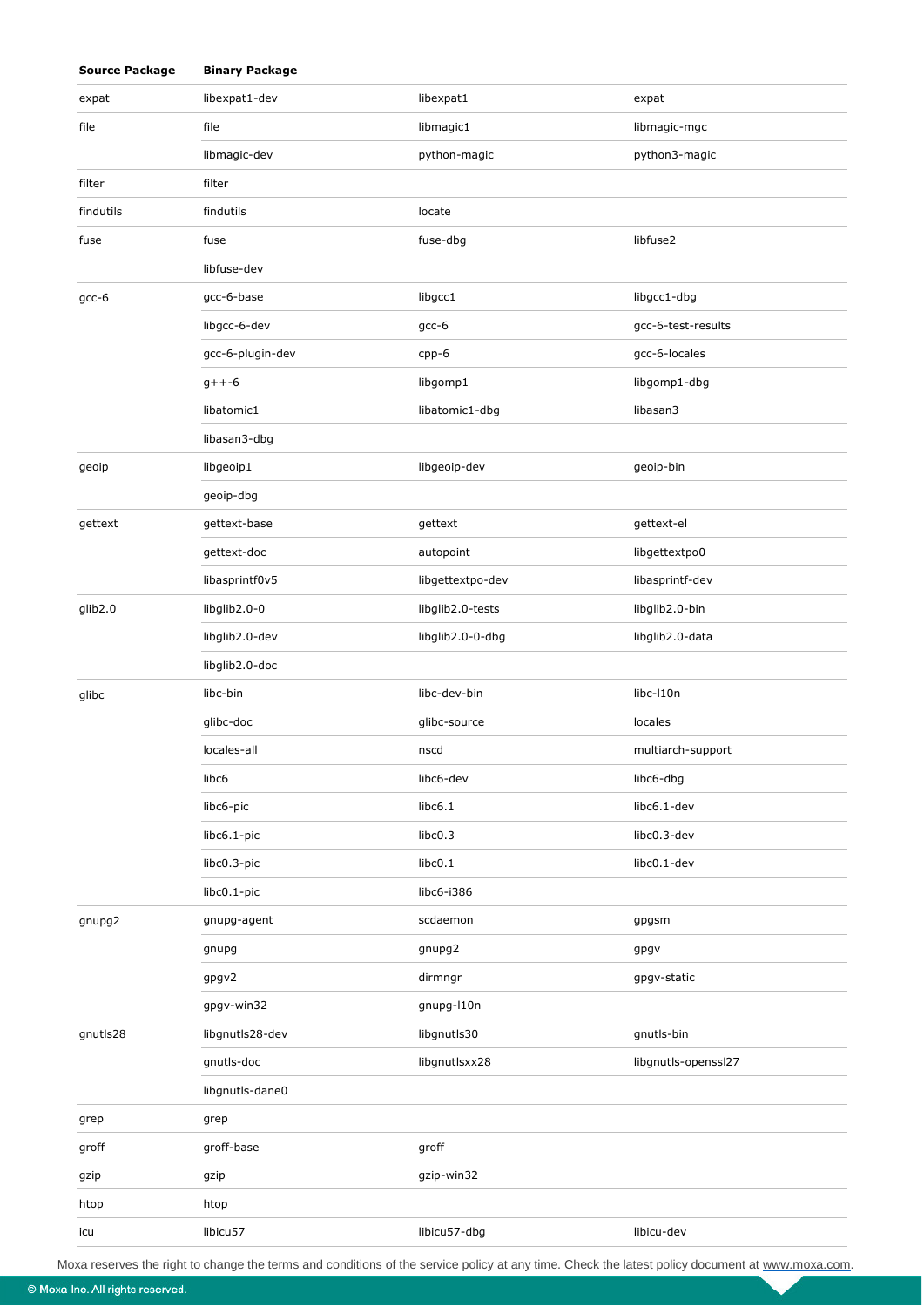|                     | icu-devtools           | icu-devtools-dbg         | icu-doc                 |
|---------------------|------------------------|--------------------------|-------------------------|
| init-system-helpers | init-system-helpers    | init                     |                         |
| iperf3              | iperf3                 | libiperf0                | libiperf-dev            |
| iptables            | iptables               | iptables-dev             | libxtables12            |
|                     | libxtables-dev         | libiptc0                 | libiptc-dev             |
|                     | libip4tc0              | libip4tc-dev             | libip6tc0               |
|                     | libip6tc-dev           | iptables-nftables-compat |                         |
| iputils             | iputils-ping           | iputils-tracepath        | iputils-arping          |
|                     | iputils-clockdiff      |                          |                         |
| isc-dhcp            | isc-dhcp-server        | isc-dhcp-server-Idap     | isc-dhcp-common         |
|                     | isc-dhcp-dev           |                          |                         |
|                     | isc-dhcp-client        | isc-dhcp-client-ddns     | isc-dhcp-relay          |
| jq                  | jq                     | libjq1                   | libjq-dev               |
| json-c              | libjson-c3             | libjson-c-dev            | libjson-c-doc           |
| kbd                 | kbd                    |                          |                         |
| krb5                | krb5-user              | krb5-kdc                 | krb5-kdc-ldap           |
|                     | krb5-admin-server      | krb5-kpropd              | krb5-multidev           |
|                     | libkrb5-dev            | libkrb5-dbg              | krb5-pkinit             |
|                     | krb5-otp               | krb5-k5tls               | krb5-doc                |
|                     | libkrb5-3              | libgssapi-krb5-2         | libgssrpc4              |
|                     | libkadm5srv-mit11      | libkadm5clnt-mit11       | libk5crypto3            |
|                     | libkdb5-8              | libkrb5support0          | libkrad0                |
|                     | krb5-gss-samples       | krb5-locales             | libkrad-dev             |
| less                | less                   |                          |                         |
| libbsd              | libbsd-dev             | libbsd0                  |                         |
| libcap2             | libcap2-bin            | libcap2                  | libcap-dev              |
|                     | libpam-cap             |                          |                         |
| libdbi-perl         | libdbi-perl            |                          |                         |
| libev               | libev-dev              | libev-libevent-dev       | libev4                  |
| libevent            | libevent-dev           | libevent-dbg             | libevent-2.0-5          |
|                     | libevent-core-2.0-5    | libevent-extra-2.0-5     | libevent-pthreads-2.0-5 |
|                     | libevent-openssl-2.0-5 |                          |                         |
| libffi              | libffi-dev             | libffi6                  | libffi6-dbg             |
| libgcrypt20         | libgcrypt20-doc        | libgcrypt20-dev          | libgcrypt20             |
|                     | libgcrypt11-dev        | libgcrypt-mingw-w64-dev  |                         |
| libidn              | idn                    | libidn11-dev             | libidn11                |
|                     | libidn11-java          |                          |                         |
| libidn2-0           | libidn2-0              | libidn2-0-dev            | libidn2-0-dbg           |
|                     | idn2                   |                          |                         |
| libnih              | libnih1                | libnih-dev               | libnih-dbus1            |
|                     | libnih-dbus-dev        | nih-dbus-tool            |                         |

© Moxa Inc. All rights reserved.

**Source Package Binary Package**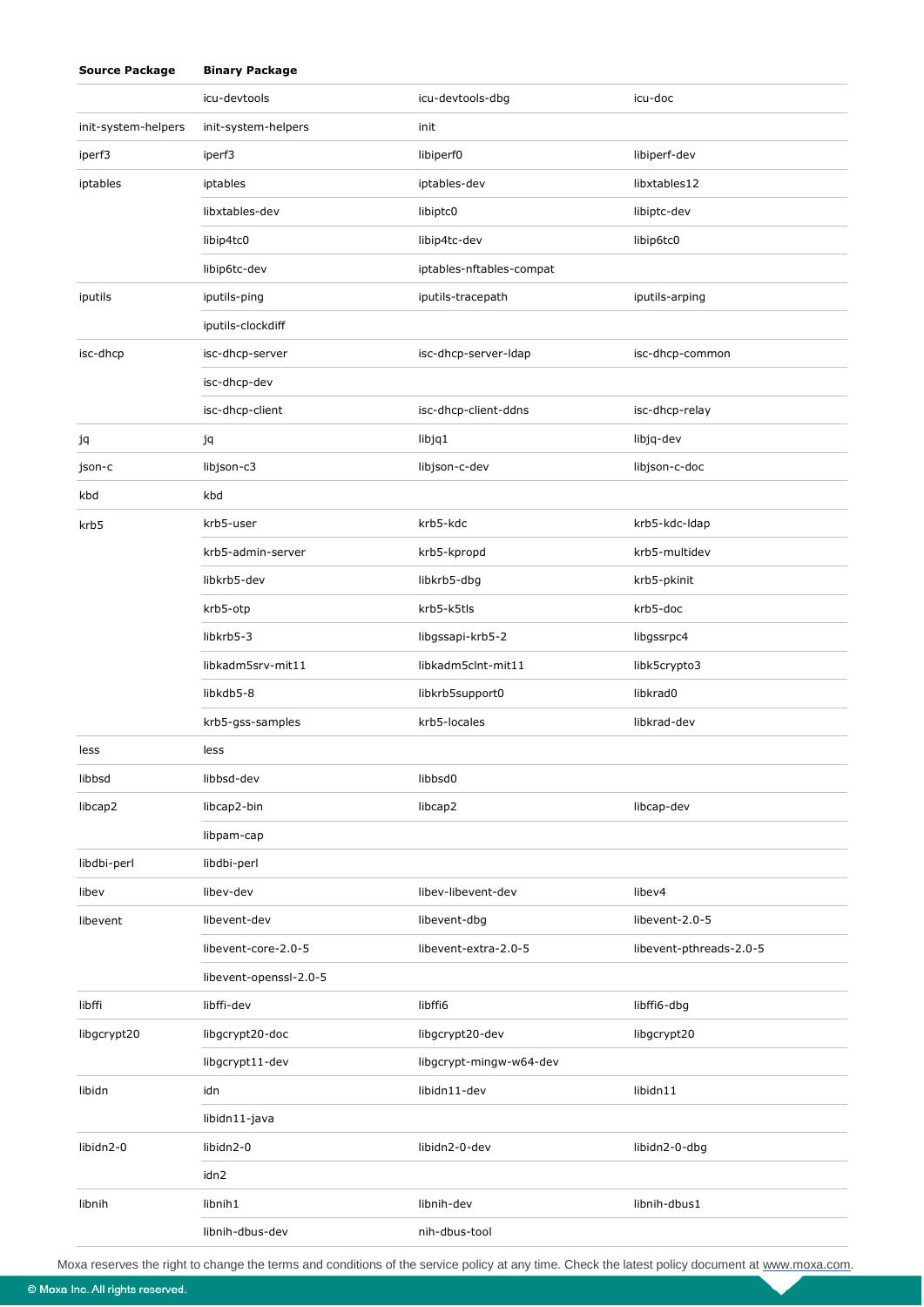| <b>Source Package</b> | <b>Binary Package</b>            |                    |                           |
|-----------------------|----------------------------------|--------------------|---------------------------|
| libpcap               | libpcap-dev                      | libpcap0.8-dev     | libpcap0.8                |
|                       | libpcap0.8-dbg                   |                    |                           |
| libssh <sub>2</sub>   | libssh <sub>2</sub> -1           | libssh2-1-dev      | libssh2-1-dbg             |
| libtasn1-6            | libtasn1-6-dev                   | libtasn1-doc       | libtasn1-6                |
|                       | libtasn1-bin                     | libtasn1-3-bin     |                           |
| libtool               | libtool                          | libtool-bin        | libtool-doc               |
|                       | libltdl7                         | libltdl-dev        |                           |
| libuv1                | libuv1-dev                       | libuv1             | libuv1-dbg                |
| libwebsockets         | libwebsockets8                   | libwebsockets-dev  | libwebsockets-test-server |
|                       | libwebsockets-test-server-common |                    |                           |
| libxml <sub>2</sub>   | libxml2                          | libxml2-utils      | libxml2-utils-dbg         |
|                       | libxml2-dev                      | libxml2-dbg        | libxml2-doc               |
|                       | python-libxml2                   | python-libxml2-dbg | python3-libxml2           |
|                       | python3-libxml2-dbg              |                    |                           |
| libxslt               | libxslt1.1                       | libxslt1-dev       | libxslt1-dbg              |
|                       | xsitproc                         | python-libxslt1    | python-libxslt1-dbg       |
| lldpd                 | <b>Ildpd</b>                     | liblldpctl-dev     |                           |
| Im-sensors            | Im-sensors                       | libsensors4        | libsensors4-dev           |
|                       | fancontrol                       |                    |                           |
| logrotate             | logrotate                        |                    |                           |
| lvm <sub>2</sub>      | lvm <sub>2</sub>                 | clvm               | libdevmapper-dev          |
|                       | libdevmapper1.02.1               | dmsetup            | libdevmapper-event1.02.1  |
|                       | dmeventd                         | liblvm2app2.2      | liblvm2cmd2.02            |
|                       | liblvm2-dev                      | python-lvm2        | python3-lvm2              |
| mime-support          | mime-support                     |                    |                           |
| mosquitto             | mosquitto                        | mosquitto-dev      | libmosquitto1             |
|                       | libmosquitto-dev                 |                    |                           |
|                       | libmosquittopp1                  | libmosquittopp-dev | mosquitto-clients         |
|                       | mosquitto-dbg                    | libmosquitto1-dbg  | libmosquittopp1-dbg       |
| nano                  | nano                             | nano-tiny          |                           |
| ncurses               | libtinfo5                        | libncurses5        | libtinfo-dev              |
|                       | libtinfo5-dbg                    | libncurses5-dev    | libncurses5-dbg           |
|                       | libncursesw5                     | libncursesw5-dev   | libncursesw5-dbg          |
|                       | ncurses-bin                      | ncurses-base       | ncurses-term              |
|                       | ncurses-examples                 | ncurses-doc        |                           |
| net-snmp              | snmpd                            | snmptrapd          | snmp                      |
|                       | libsnmp-base                     | libsnmp30          | libsnmp30-dbg             |
|                       | libsnmp-dev                      | libsnmp-perl       | python-netsnmp            |
|                       | tkmib                            |                    |                           |
| nettle                | libnettle6                       | libhogweed4        | nettle-dev                |
|                       | nettle-bin                       | nettle-dbg         |                           |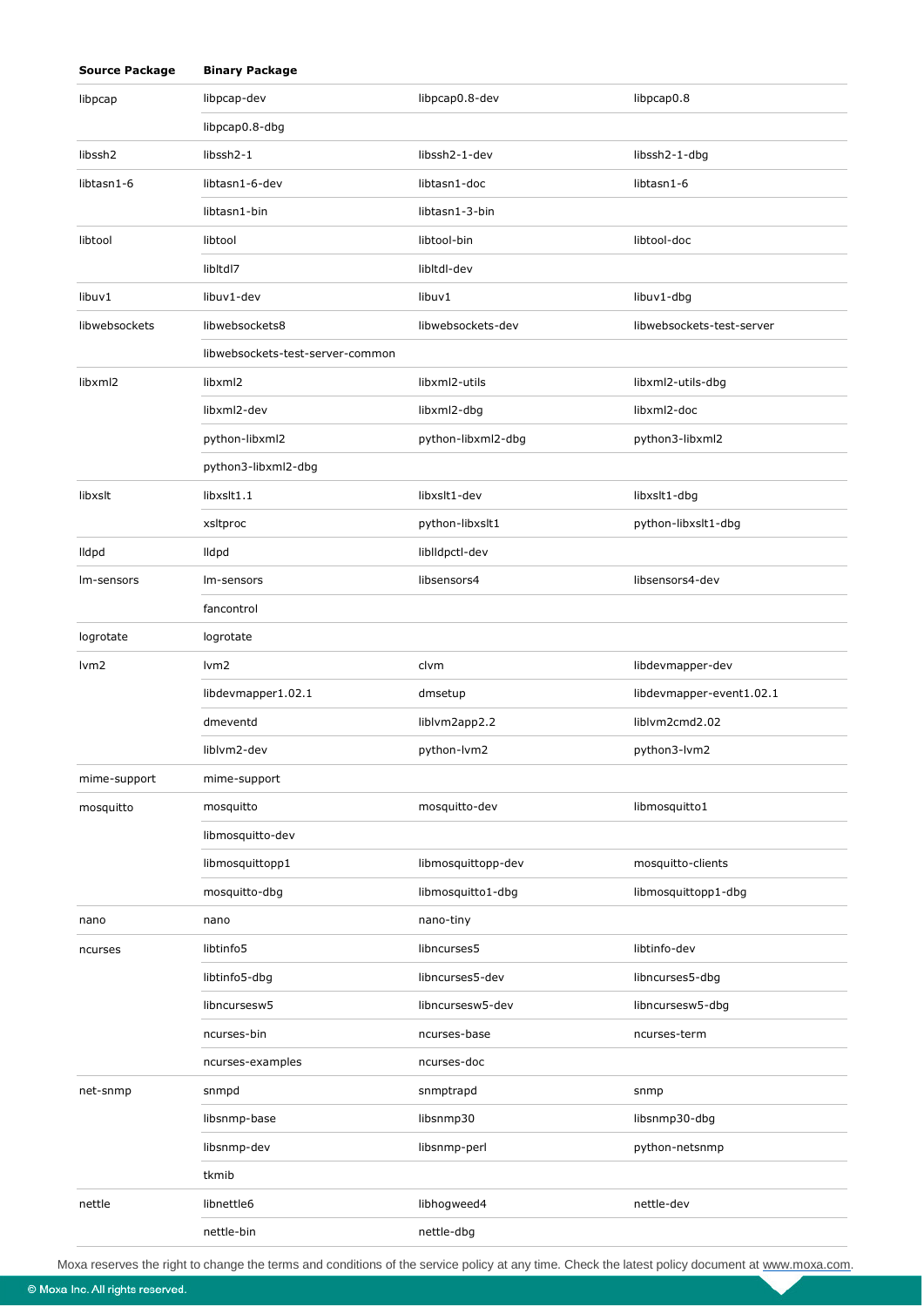| net-tools | net-tools                                                           |                                |                                 |
|-----------|---------------------------------------------------------------------|--------------------------------|---------------------------------|
| newt      | libnewt-dev                                                         | libnewt-pic                    | newt-tcl                        |
|           | python-newt                                                         | python3-newt                   | libnewt0.52                     |
|           | whiptail                                                            |                                |                                 |
| nginx     | nginx                                                               | nginx-doc                      | nginx-common                    |
|           | nginx-full                                                          | nginx-light                    | nginx-extras                    |
|           | libnginx-mod-http-geoip                                             | libnginx-mod-http-image-filter | libnginx-mod-http-xslt-filter   |
|           | libnginx-mod-mail                                                   | libnginx-mod-stream            | libnginx-mod-http-perl          |
|           | libnginx-mod-http-auth-pam                                          | libnginx-mod-http-lua          | libnginx-mod-http-ndk           |
|           | libnginx-mod-nchan                                                  | libnginx-mod-http-echo         | libnginx-mod-http-upstream-fair |
|           | libnginx-mod-http-headers-more-filter libnginx-mod-http-cache-purge |                                | libnginx-mod-http-fancyindex    |
|           | libnginx-mod-http-uploadprogress                                    | libnginx-mod-http-subs-filter  | libnginx-mod-http-dav-ext       |
| nspr      | libnspr4                                                            | libnspr4-dev                   | libnspr4-dbg                    |
| nss       | libnss3                                                             | libnss3-tools                  | libnss3-dev                     |
|           | libnss3-dbg                                                         |                                |                                 |
| ntp       | ntp                                                                 | ntpdate                        | ntp-doc                         |
| openIdap  | slapd                                                               | slapd-smbk5pwd                 | Idap-utils                      |
|           | libldap-2.4-2                                                       | libldap-common                 | libldap-2.4-2-dbg               |
|           | libldap2-dev                                                        | slapd-dbg                      |                                 |
| openssh   | openssh-client                                                      | openssh-client-ssh1            | openssh-server                  |
|           | openssh-sftp-server                                                 | ssh                            | ssh-krb5                        |
|           | ssh-askpass-gnome                                                   |                                |                                 |
| openssl   | openssl                                                             | libssl1.1                      | libssl-dev                      |
|           | libssl-doc                                                          |                                |                                 |
| pam       | libpam0g                                                            | libpam-modules                 | libpam-modules-bin              |
|           | libpam-runtime                                                      | libpam0q-dev                   | libpam-cracklib                 |
|           | libpam-doc                                                          |                                |                                 |
| patch     | patch                                                               |                                |                                 |
| pcre3     | libpcre3                                                            | libpcrecpp0v5                  | libpcre3-dev                    |
|           | libpcre3-dbg                                                        | pcregrep                       | libpcre16-3                     |
|           | libpcre32-3                                                         |                                |                                 |
| perl      | perl-base                                                           | perl-doc                       | perl-debug                      |
|           | libperl5.24                                                         | libperl-dev                    | perl-modules-5.24               |
|           | perl                                                                |                                |                                 |
| pinentry  | pinentry-curses                                                     | pinentry-tty                   | pinentry-qt                     |
|           | pinentry-qt4                                                        | pinentry-gtk2                  | pinentry-gnome3                 |
|           | pinentry-doc                                                        |                                |                                 |
| ppp       | ppp                                                                 | ppp-dev                        |                                 |
| procps    | procps                                                              | libprocps6                     | libprocps-dev                   |
| pwgen     | pwgen                                                               |                                |                                 |
| python2.7 | python2.7                                                           | libpython2.7-stdlib            | python2.7-minimal               |

© Moxa Inc. All rights reserved.

**Source Package Binary Package**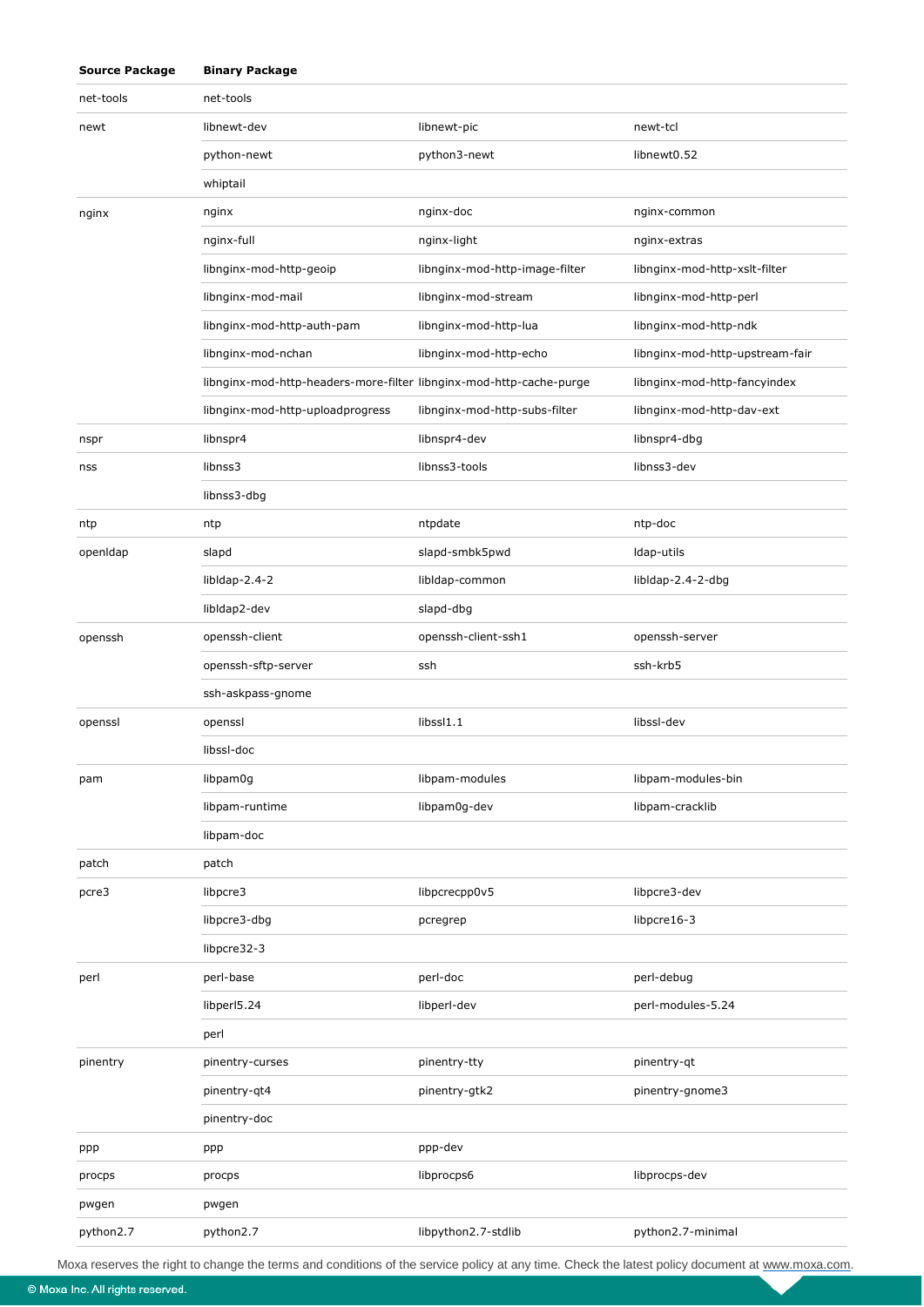| <b>Source Package</b> | <b>Binary Package</b>  |                       |                        |
|-----------------------|------------------------|-----------------------|------------------------|
|                       | libpython2.7-minimal   | libpython2.7          | python2.7-examples     |
|                       | python2.7-dev          | libpython2.7-dev      | libpython2.7-testsuite |
|                       | idle-python2.7         | python2.7-doc         | python2.7-dbg          |
|                       | libpython2.7-dbg       |                       |                        |
| python-defaults       | python                 | python-minimal        | python-examples        |
|                       | python-dev             | libpython-dev         | libpython-stdlib       |
|                       | idle                   | python-doc            | python-dbg             |
|                       | libpython-dbg          | python-all            | python-all-dev         |
|                       | python-all-dbg         | libpython-all-dev     | libpython-all-dbg      |
| rc                    | rc                     |                       |                        |
| redis                 | redis-server           | redis-tools           | redis-sentinel         |
| rsync                 | rsync                  |                       |                        |
| rsyslog               | rsyslog                | rsyslog-mysql         | rsyslog-pgsql          |
|                       | rsyslog-mongodb        | rsyslog-elasticsearch | rsyslog-kafka          |
|                       | rsyslog-gssapi         | rsyslog-gnutls        | rsyslog-relp           |
|                       | rsyslog-czmq           | rsyslog-hiredis       |                        |
| rtmpdump              | rtmpdump               | librtmp1              | librtmp-dev            |
| runit                 | runit                  | runit-systemd         | runit-sysv             |
|                       | getty-run              |                       |                        |
| sensible-utils        | sensible-utils         |                       |                        |
| shadow                | passwd                 | login                 | uidmap                 |
| sqlite3               | lemon                  | sqlite3               | sqlite3-doc            |
|                       | libsqlite3-0-dbg       | libsqlite3-0          | libsqlite3-dev         |
|                       | libsqlite3-tcl         |                       |                        |
| sudo                  | sudo                   | sudo-Idap             |                        |
| systemd               | systemd                | systemd-sysv          | systemd-container      |
|                       | systemd-journal-remote | systemd-coredump      | libpam-systemd         |
|                       | libnss-myhostname      | libnss-mymachines     | libnss-resolve         |
|                       | libnss-systemd         | libsystemd0           | libsystemd-dev         |
|                       | udev                   | libudev1              | libudev-dev            |
| systemd-shim          | systemd-shim           |                       |                        |
| sysvinit              | sysvinit-core          | sysvinit-utils        | sysv-rc                |
|                       | initscripts            |                       |                        |
| tar                   | bootlogd               | tar                   | tar-scripts            |
| tcpdump               | tcpdump                |                       |                        |
| tcp-wrappers          | tcpd                   | libwrap0              | libwrap0-dev           |
| tiff                  | libtiff5               | libtiffxx5            | libtiff5-dev           |
|                       | libtiff-tools          | libtiff-opengl        | libtiff-doc            |
| udisks2               | udisks2                | udisks2-doc           | libudisks2-0           |
|                       | libudisks2-dev         | gir1.2-udisks-2.0     |                        |
| util-linux            | util-linux             | util-linux-locales    | mount                  |